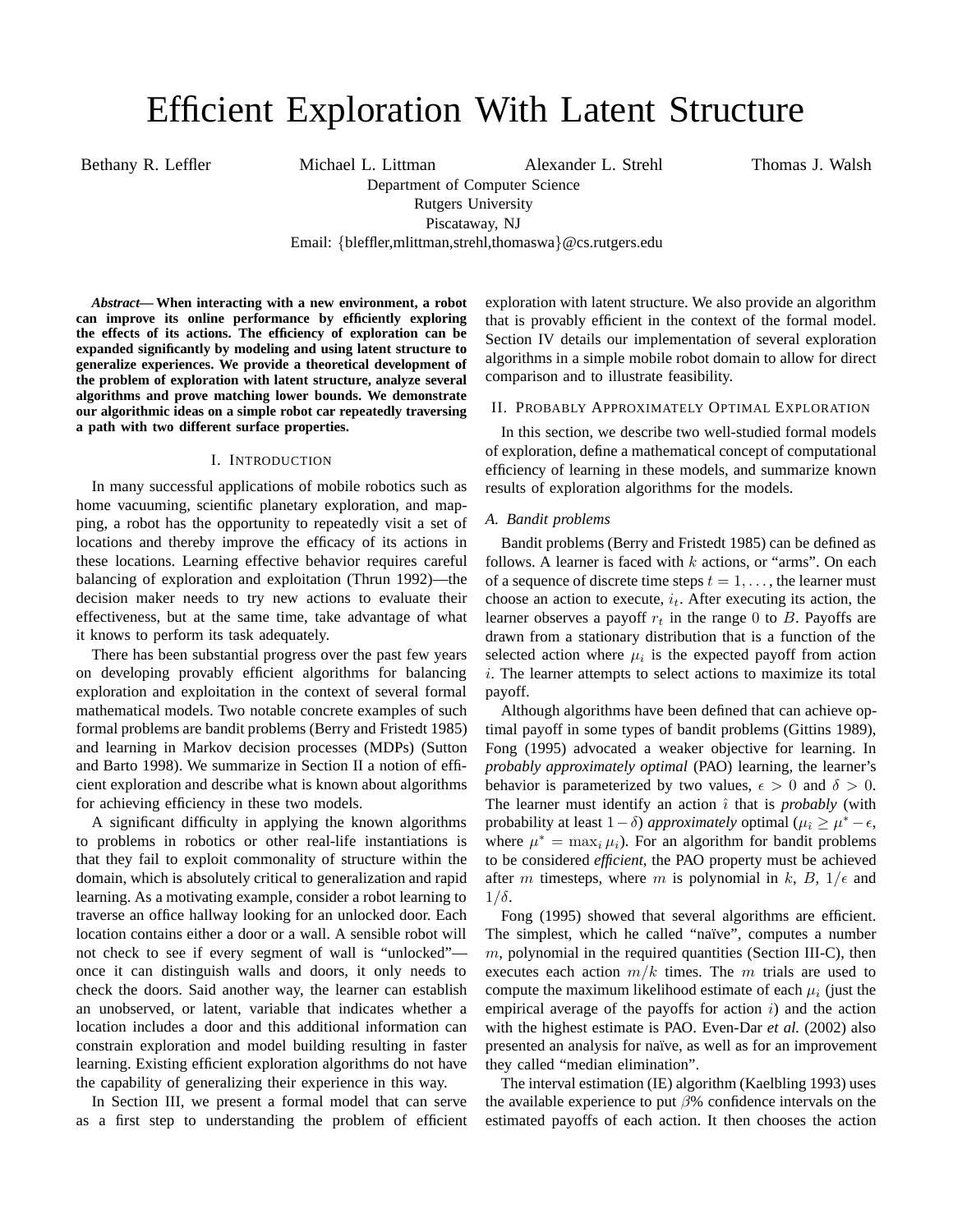with the highest upper confidence, resulting in the choice of either a high-payoff action, or one that results in a substantial reduction of the size of a confidence interval. Fong (1995) showed how to compute  $\beta$  to create an efficient algorithm.

In greedy exploration, the empirical average payoffs for each action are computed. The action with the highest estimate is chosen. This approach is *not* PAO because an unlucky trial for a high-payoff action can result in it getting an artificially low estimate and then forever be starved of experience in favor of a lower payoff choice. A simple variation,  $\epsilon$ -greedy exploration, mitigates the likelihood of this premature convergence by selecting the greedy action with probability  $1-\epsilon$  and choosing a uniform random action with the remaining probability. By setting  $\epsilon$  appropriately (Strehl and Littman 2004), an  $\epsilon$ -greedy learner can sample actions often enough to avoid premature convergence and achieve efficient learning.

Of the various algorithms we have evaluated in detail, IE seems best at identifying high payoff actions quickly while avoiding premature convergence, while naïve is the simplest to analyze. In this paper, we build on the analysis of naïve, although we believe more effective exploration techniques will prove superior in future work.

## *B. Markov decision processes*

In a Markov decision process (MDP) (Puterman 1994), a learner again chooses a series of actions and receives a series of payoffs. In an MDP, however, the payoff process has a notion of *state* that influences the expected payoff of the actions. In particular, before each action choice, the learner is informed of its current state from a set of  $l$  possible states. The payoff at time  $t$  is sampled from a stationary distribution that is a function of the state at time  $t$  and the learner's choice of action at time t.

The exploration problem in MDPs, studied in the reinforcement-learning literature (Sutton and Barto 1998), is complicated by the fact that the state evolves according to a stationary transition function that is also a function of the most recent state and action. This means that the most straightforward extension of naïve—try each action in each state  $m$  times—is unimplementable because the learner has only limited ability to reach any specific state. Furthermore, extensions of algorithms like  $\epsilon$ -greedy run into problems as well—randomly chosen actions can result in inopportune transitions to low-payoff states.

Fiechter (1994) described a set of PAO conditions for MDPs and showed that they reduce to the same concept.  $E<sup>3</sup>$  (Kearns and Singh 2002) (for "explicit explore exploit") was the first algorithm to achieve efficient learning in MDPs. It keeps track of the number of times each action was executed in each state to determine when the estimates associated with the state are sufficiently accurate. The resulting empirical model is used to calculate the expected payoff for behaving greedily and the expected cost in time for reaching an underexplored part of the state space. The algorithm chooses its behavior based on a comparison of these two strategies.

RMAX (Brafman and Tennenholtz 2002) is a simpler algorithm that combines exploration and exploitation into a single decision by assigning underexplored states an artificially high payoff value in the empirical model. Strehl and Littman (2004) point out that RMAX for MDPs is analogous to naïve for bandit problems in that it distinguishes underexplored actions from sufficiently explored actions on the basis of the number of times they have been executed and always prefers underexplored actions when they exist.

Model-based interval estimation (MBIE) (Strehl and Littman 2004) is the analog of IE for MDPs. It creates highconfidence payoff bounds on rewards based on interaction experience and chooses actions that correspond to the upper confidence interval. Several other authors have described algorithms based on similar ideas (Dearden *et al.* 1999; Even-Dar *et al.* 2003; Wiering and Schmidhuber 1998), but only MBIE has been proven efficient.

# III. EFFICIENT EXPLORATION WITH LATENT STRUCTURE

Provably efficient exploration algorithms for bandit problems and MDPs have been implemented and several of these algorithms result in practical learning rates in small problems. As mentioned in the introduction, scaling to real-life problems requires understanding how to retain theoretical assurances while taking advantage of the structure these problems offer for generalization.

In this section, we introduce a simple formal model that represents a small step in this direction. In particular, we propose a model that includes latent structure and provide an algorithm that exploits this structure to generalize and learn more efficiently than is possible by an algorithm that does not generalize. The result is strong in the sense that we can prove lower bounds on the experience needed to achieve PAO learning as well as algorithms that meet these bounds (to within constant factors).

Before introducing the model, we briefly mention another attempt at using structure to improve exploration. In a dynamic Bayes network representation of an MDP, each state is described by a set of features and, for each action, the conditional independence of features is explicitly represented. Factored  $E<sup>3</sup>$  (Kearns and Koller 1999) learns efficiently by modeling payoffs and transitions in terms of these conditional independence relations. Note that the algorithm requires that the conditional independence relations be known in advance. Thus, while factored  $E<sup>3</sup>$  demonstrates that structure can be leveraged to speed up exploration, the structure is provided explicitly as part of the problem description and is not *latent*, as is the case in most naturally occurring problems. Learning the structure *and* exploiting it is the goal of this paper.

The idea of modeling latent structure in a learning problem was also explored by Sherstov and Stone (2005). The learning setting in that work was an MDP, a more general model than considered here. Their goal was not to speed up learning on a single domain but to facilitate the transfer of learning to similar domains. Our use of abstraction across states is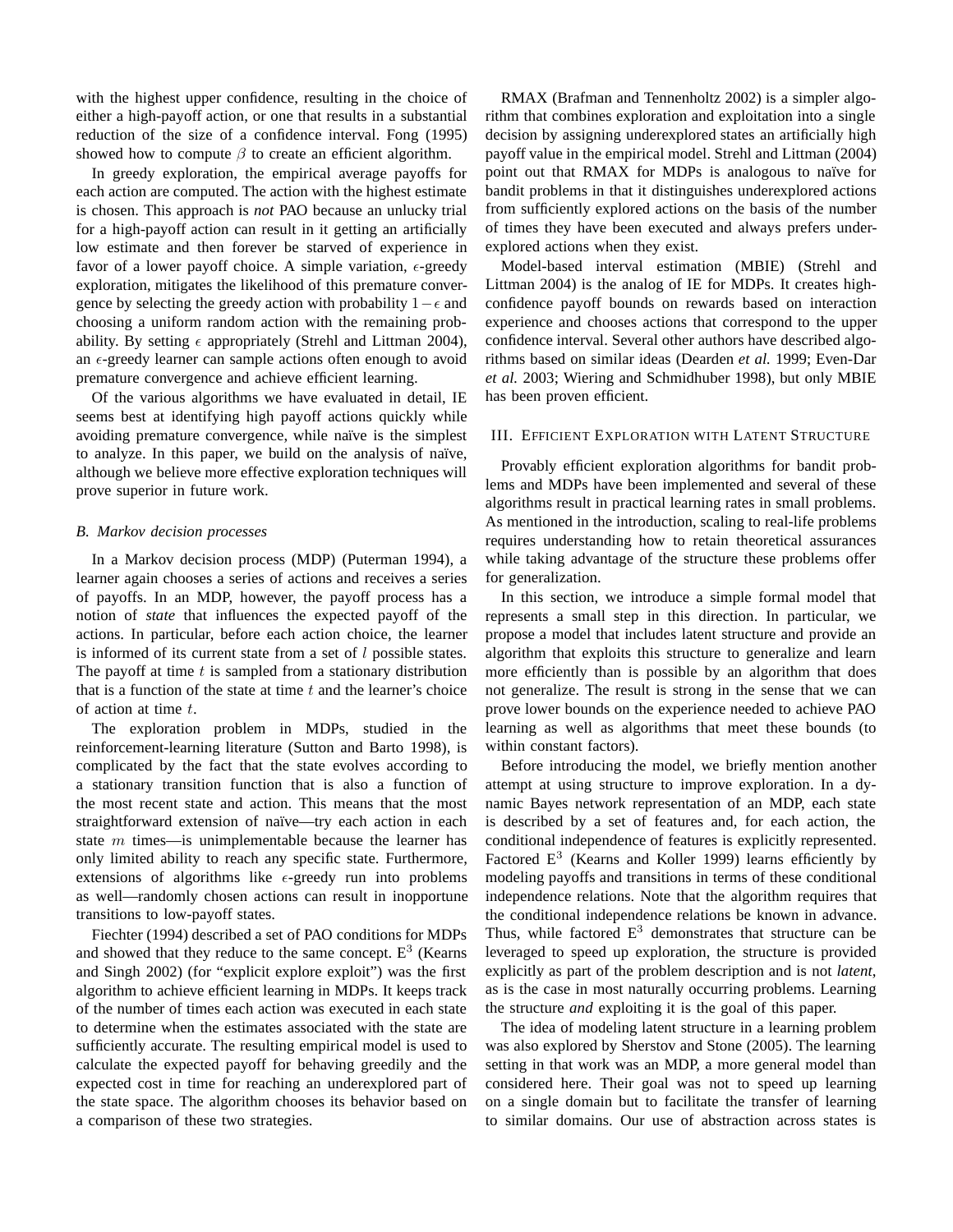

Fig. 1. A schematic view of the robotic testbed used in our experiments.

similar to techniques studied in hierarchical reinforcement learning (Barto and Mahadevan 2003).

#### *A. A simple learning problem with latent structure*

To study problems with latent structure, we created a physical testbed. It consists of a simple robot car that can move forward at any of seven different power settings. On the course depicted in Figure 1, the car moves from Location 1 to Location 17, recording its speed at each location using dead reckoning. Due to the gear structure of the robot, momentum has no influence on velocity across locations. Since the car's sensor is limited to its speed, its objective is to retain a constant goal speed g, with per-step reward decreasing with the square of the deviation from this speed. The ideal policy for the robot is to choose a power setting at each location that maximizes its reward.

Notice that each of the locations on the course fall into one of two classes, either flat or sloped. An algorithm that accounts for this latent structure will be able to use its data to generalize its behavior well and thereby solve the learning task more efficiently than if this structure were neglected.

More formally, our example problem lies between bandit problems and MDPs in complexity. The environment can be expressed as a set of  $l$  locations (states), numbered 1 through l. The locations are arranged in a repeating loop; after each action, the process transitions from its current location  $j$  to the next location in the loop  $(j+1) \mod l$ , regardless of the action chosen. Like MDPs, the combination of the action and location result in a probability distribution over outcomes (speed, on our robot), and outcomes are associated with rewards. In this paper, we examine outcome distributions over a finite set W of  $a := |W|$  possibilities. A parallel theory can be developed for continuous outcome distributions such as Gaussians. Also similar to the MDP case, the learner is informed of the identity of the current location before each action decision.

The latent structure in this problem can be described as follows. There is a set of  $n \ll l$  classes that mediate between the locations and the outcome distributions. That is, each location is assigned a class and each class is associated with a stationary outcome distribution. We use the notation  $A_i$  to be the class assignment for location j and  $\mu_i^c$  to be the expected<br>payoff for action i in class c (averaged over all outcomes) payoff for action i in class  $c$  (averaged over all outcomes). Thus, selecting action  $i$  in location  $j$  results in a payoff of  $\mu_i^{A_j}$ , on average.

We restrict the payoffs to the range 0 to  $B$ , which we take as a constant, and translate outcomes to rewards using the deterministic function  $R(w)$ . We write  $\rho_i^c(w)$  to be the probability of outcome  $w \in W$  resulting from the selection of probability of outcome  $w \in W$  resulting from the selection of action *i* in a location of class *c*. Thus,  $\mu_i^c = \sum_w R(w) \times \rho_i^c(w)$ .<br>We make an additional *senarghility assumption*. We define

We make an additional *separability assumption*. We define the L1 distance between outcome distributions for two classes  $c_1$  and  $c_2$  under the same action i to be

$$
||\rho_i^{c_1}-\rho_i^{c_2}||_1=\sum_w |\rho_i^{c_1}(w)-\rho_i^{c_2}(w)|.
$$

The separability assumption states that there exists a constant  $\Delta > 0$  such that, for all actions *i*, and classes  $c_1, c_2$  ( $c_1 \neq c_2$ ),  $\|\rho_i^{c_1} - \rho_i^{c_2}\|_1 > \Delta$ . That is, outcome distributions for different classes are well separated classes are well separated.

The two critical pieces of missing information in the model just described are the class–location assignments  $A_i$  and the outcome distributions  $ρ<sub>i</sub><sup>c</sup>(w)$ . Although we are most interested<br>in a learning algorithm for the case in which both of these in a learning algorithm for the case in which both of these pieces of information are missing, the next sections examine the learning problems resulting from various simplifications. The relationships between these problems help put the full learning problem in its proper context.

#### *B. Known assignment, known outcomes*

When both A and  $\rho$  are known, the optimal choice of action is simply to compute  $\mu_i^c = \sum_w R(w) \times \rho_i^c(w)$  for each action is in each class c. Then when occupying location is action  $i$  in each class  $c$ . Then, when occupying location  $j$ , choose  $i^* = \arg \max_i \mu_i^{A_j}$ , that is, the action  $i^*$  that has the highest expected reward for the class location i belongs to highest expected reward for the class location  $j$  belongs to. No learning is needed and the optimization, which we refer to as "known-known" (known assignment, known outcomes), is quite simple.

## *C. Known assignment, unknown outcomes*

Next, let's consider the problem that results from the assignment function A being known, but the outcome distributions  $\rho$ remaining unknown. The learner always knows the class of the current location, but it initially does not know the appropriate action to take in the class. The classes don't provide any information about one another, so the learner actually faces  $n$  separate bandit problems, one for each class, which we can solve independently.

The naïve method can be applied to this problem by treating each class as a separate bandit problem. We call this algorithm "known-naïve", since the assignments are known and the unknown outcomes are learned using naïve. By the analysis of Fong (1995), it suffices to try each action  $i$  in a fixed class  $c O(\frac{1}{\epsilon^2} \ln \left( \frac{nk}{\delta} \right))$  times. After this exploration phase, known-<br>naïve estimates the average reward  $\hat{u}^c$  by the sample mean for naïve estimates the average reward  $\hat{\mu}_i^c$  by the sample mean for each action is and chooses the one that appears to achieve the each action  $i$ , and chooses the one that appears to achieve the greatest reward,  $i^* = \arg \max_{i=1}^k \hat{\mu}_i^c$ . Fong (1995) has shown<br>that  $i^*$  will be an  $\epsilon$  ontimal arm with probability at least  $1 - \frac{\delta}{\epsilon}$ that i<sup>\*</sup> will be an  $\epsilon$ -optimal arm with probability at least  $1-\frac{\delta}{n}$ .<br>The algorithm then proceeds by sampling each action in each The algorithm then proceeds by sampling each action in each class as described.

For simplicity of presentation, we use the notation  $\tilde{O}(\cdot)$  to represent  $O(\cdot)$  where  $\epsilon$ ,  $\delta$ ,  $B$ , and  $\alpha$  are taken as constants.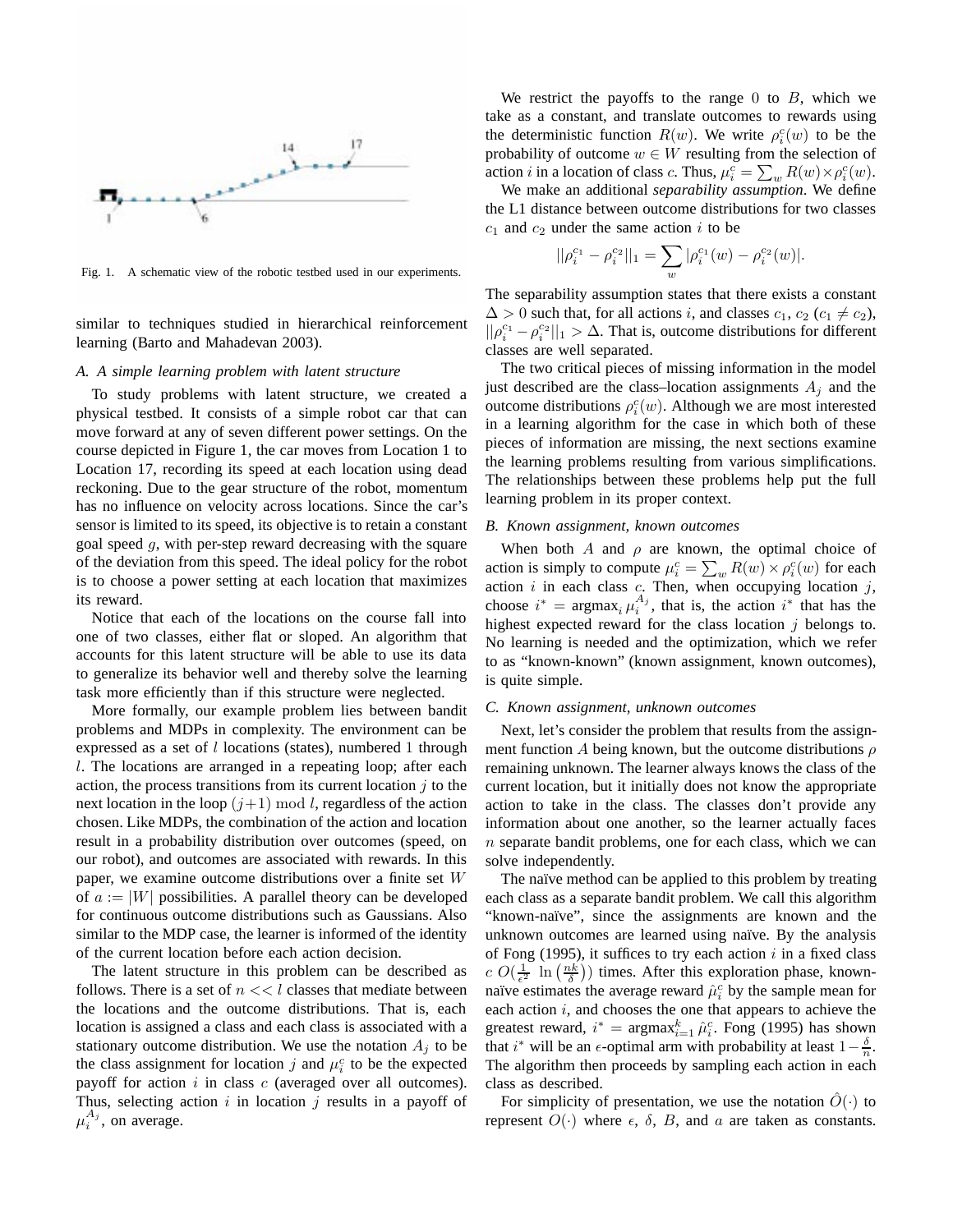We also define  $\Omega(\cdot)$  similarly. These definitions emphasize the dependence of the bounds on the number of locations  $l$ , classes  $n$ , and actions k. Known-naïve has a total learning complexity  $\tilde{O}(nk \ln(nk))$  as it samples each action in locations representing each class. It is guaranteed to find an  $\epsilon$ -optimal action for each class (thus for each location) with probability at least  $1 - \delta$ , which follows from the union bound over all classes and actions.

Section VI shows that  $\hat{\Omega}(nk \ln(n))$  samples are needed to achieve the PAO condition for this problem. Thus, knownnaïve includes an unnecessary factor of  $ln(k)$  in the bound. Even-Dar *et al.* (2002) provides an algorithm called "median elimination" that removes the dependence on  $\ln(k)$ . Thus, the "known-median" algorithm matches the lower bound.

In our robot task we used known-naïve because it's simpler and since the number of actions is small making the removal of k from the logarithmic factor unnecessary.

#### *D. Unknown assignment, known outcomes*

This case represents the inverse of the learning problem from the previous section. We take  $\rho$  to be known and A to be unknown. That is, although we know how each class behaves, we don't know which locations correspond to which classes.

Note that after selecting action  $i$  m times in class  $c$ , the learner can estimate a vector of length a,  $\hat{\rho}_i^c$ , where  $\hat{\rho}_i^c(w)$  is the number of times we have taken action *i* in class c is the number of times we have taken action  $i$  in class  $c$ and observed outcome  $w$ , divided by  $m$ . From the results of Weissman *et al.* (2003), we have that

$$
\Pr(||\rho_i^c - \hat{\rho}_i^c||_1 \ge \epsilon) \le 2^a e^{\frac{-m\epsilon^2}{2}}.
$$
 (1)

Setting Equation 1 to be less than  $\delta$  yields

$$
m \ge \left(\frac{2}{\epsilon^2}\right) \left[ a \ln(2) + \ln\left(\frac{1}{\delta}\right) \right].
$$
 (2)

Because of the separability assumption, to determine the unknown assignment, we only need to sample, at each location, from one action.<sup>1</sup> Since the outcome distributions  $\rho$  are known in this case, accurately estimating the outcome distribution for an action reveals its class.

We can choose the action arbitrarily, and one reasonable choice is the action that maximizes expected return, given some prior over the set of classes. If we gather enough samples at any given position to assure that the difference between the empirical outcome distribution and the true outcome distribution is less than  $\frac{\Delta}{2}$ , then by our separability assumption, we can assign a position to the class whose distribution is closest in L1 distance to the empirical distribution, which is typically called a nearest neighbor approach. We call this algorithm "NN-known" as it uses the nearest-neighbor approach to identify the class of each location and then uses its knowledge of the distributions to select actions.

If we set  $\epsilon := \frac{\Delta}{2}$  and substitute  $\frac{\delta}{l}$  for  $\delta$  in Equation 2, we can compute the number of samples for each location to ensure that with probability at least  $1-\delta$  we will determine the correct mapping from location to class. Once this is complete, we can immediately implement the optimal policy, since for each class we can compute the action with highest expected reward.

Using the above analysis, we discover that our goal can be accomplished using  $\ddot{O}(l \ln l)$  samples. Note that the dependence on the number of actions  $k$  disappears because only one action needs to be sampled to reliably identify the class. Once again, Section VI argues that this result matches the lower bound for this problem.

#### *E. Unknown assignment, unknown outcomes*

If both assignments and outcome distributions are unknown, one approach that can be taken is to treat each location as an independent bandit problem. This "unmapped-naïve" algorithm, which ignores the class assignments entirely, achieves a bound of  $O(lk \ln(lk))$ . The analogous "unmapped-median" algorithm uses  $\hat{O}(lk \ln(l))$  samples and achieves the lower bound for the structure-free case.

An approach that exploits the latent structure of the problem should be able to achieve a smaller bound. The problem in which both assignments and outcome distributions are unknown is at least as hard as the problem considered in Sections III-C and III-D. This suggests that we would be fortunate if we could learn a PAO policy using  $\hat{O}(l \ln l + nk \ln n)$  steps of experience—the maximum of the lower bounds derived for the two previous problems. In fact, we can achieve this bound, as described below. Since  $n \ll l$  (far fewer classes than locations), this algorithm is exploiting the latent structure in a manner that improves learning time.

A direct approach to the problem is to learn the unknown assignments and the unknown outcome distributions in two separate phases. In the first phase, locations are grouped by the similarity of their outcome distributions, building on the insights from Section III-D. Since the true outcome distributions are unknown, we cannot use the nearest-neighbor approach, and instead must cluster based only on the relative distances of the empirical distributions. Once an assignment of locations to class is complete, we can use the known-median approach from Section III-C to learn the outcome distributions with sufficient accuracy to make near-optimal decisions.

First, let's consider the clustering step. For any fixed action, we seek to build an estimate of its outcome distribution for each location. If all  $l$  estimates are accurate to within an  $L1$ distance of  $\epsilon$ , we know that the distributions from two locations that are part of the same class cannot be more than an L1 distance of  $2\epsilon$  apart (by the triangle inequality). On the other hand, two locations that are part of separate classes will have estimates that are at most  $\Delta-2\epsilon$  apart in L1 distance, since the underlying distributions must be  $\Delta$  apart in L1 distance by the separability assumption. We want to use a value of  $\epsilon$  so that we'll be able to distinguish locations that belong to the same class from those that do not:  $\Delta - 2\epsilon > 2\epsilon$ , or  $\epsilon < \Delta/4$ . Using

<sup>&</sup>lt;sup>1</sup>Weaker assumptions can also be made that still lead to efficient algorithms. However, completely eliminating the separability assumption makes it no easier, in a  $\tilde{O}(\cdot)$  sense, to solve the problem than if there were no structure at all.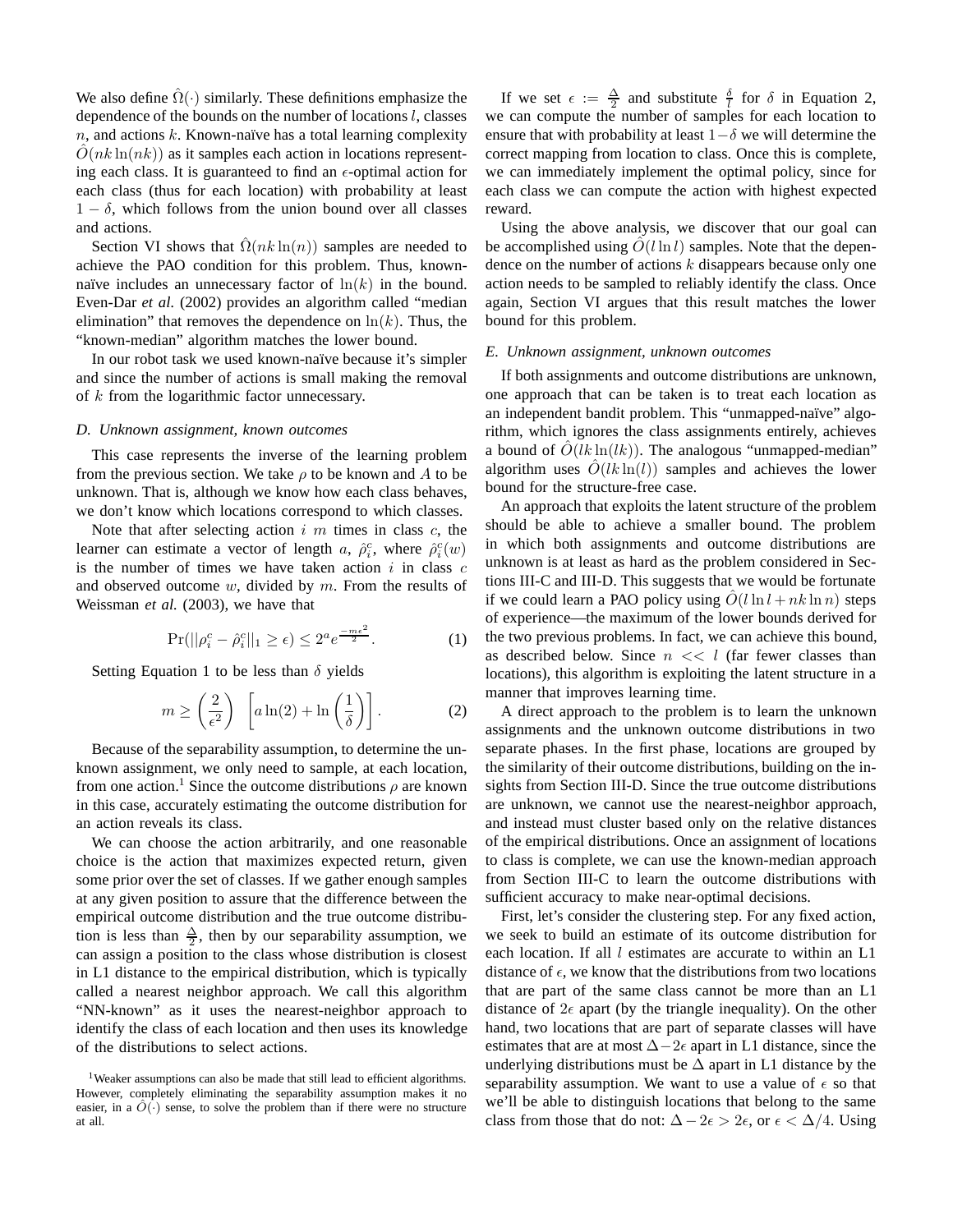Equation 1 and the union bound, we find that  $\tilde{O}(l \ln l)$  steps of experience will suffice to get accurate estimates with high probability. Specifically, we require that the failure probability, the chance that some empirical distribution differs in L1 distance from its true distribution by more than  $\epsilon$ , is less than  $\frac{\delta}{2}$ .

After these distributions have been estimated, they can be used to create a distance matrix and clustered by, for example, single-link hierarchical clustering. If the clustering is stopped when distances exceed  $\Delta/2$  or when n clusters have been formed, the resulting clustering is correct with probability at least  $1 - \frac{\delta}{2}$ . Thus, each location is assigned to "the right" class—one that matches the other locations that are in the same true class.

Next, we can directly apply the known-median approach, given that we have correctly reconstructed the assignment of classes to locations. Again, only  $\hat{O}(nk \ln n)$  steps of experience are necessary (Section III-C), so combining the learning from the two phases, a total of  $\hat{O}(l \ln l + nk \ln n)$  learning samples are needed, matching our desired result. Again, we require the failure probability be less than  $\frac{3}{2}$ . Thus, using a union bound, the probability of a failure in either one of the two phases is less than  $\delta$ . Hence, for each location, an  $\epsilon$ optimal policy will be found with probability at least  $1 - \delta$ , and the sample complexity will not exceed a polynomial in the relevant quantities.

It should be noted that the constants absorbed in the  $O(·)$ notation are larger for this combined approach then for solving the two problems of Sections III-C and III-D independently. This is due to the fact that, in the first step, we require each empirical distribution to be within  $\frac{\Delta}{4}$  of the true distribution, in L1 distance, rather than  $\frac{\Delta}{2}$ , as in the case where the agent is aware of the true distributions. It is also due to the fact that we must divide  $\delta$  by two in each of two stages of the algorithm. However, ignoring constants, the result is the same. In our experiments, we call this algorithm, "cluster-median", again noting that, do to its simplicity, we evaluated "cluster-naïve" (with single-link clustering) in our experiments.

#### IV. EXPLORATION EXPERIMENTS

This section presents a physical implementation and evaluation of the algorithms and testbed previously described.

# *A. Algorithms Tested*

We experimented with different algorithms for solving each of the four classes of problems outlined in Section III. Note that while it is possible to use the separability assumption to compute near-optimal sample sizes, in our experiments we chose sample sizes empirically.

In the "known assignment, known outcomes" case (Section III-B), 14 traversals were performed "offline" to estimate model parameters. Locations were labeled with classes by hand based on their slope, and these class labels were verified against the known outcomes.

Next, for the "known assignment, unknown outcomes" case (Section III-C), location classes were again labeled by hand

and then fed to the known-naïve algorithm to record the outcomes and decide on a policy. Estimates for the outcome distributions were compiled using a single traversal, which is sufficiently long to sample each power level in each class and produced near-optimal behavior.

For the "unknown assignment, known outcomes" case (Section III-D), we evaluated two different algorithms. A strategy we call "POMDP-known" used knowledge of the outcome distributions to build a Partially Observable Markov Decision Process (POMDP) for choosing power levels at a location given a 50-50 prior over the two classes. The procedure employed Tony Cassandra's implementation of incremental pruning (Cassandra *et al.* 1997) to calculate a policy for choosing actions for each timestep to maximize the overall expected reward over a large finite horizon. Although this algorithm can require exponential time, it ran quickly and produced a simple policy consisting of an initial intermediate power level followed by a high or low power depending on the speed observed the first time the location was visited.

The second algorithm we applied in this case was the NN-known procedure. The true distributions of outcomes were mined from the same data used to solve the "known assignments, known outcomes" case. Three traversals were then performed at a single power level to record empirical outcome distributions. NN-known was then used to compare the two distributions and map the locations associated with each outcome triple to the appropriate class. Having discerned the classes, the robot executed the optimal action, as computed from the data given to it.

Finally, we implemented three algorithms for the "unknown assignment, unknown outcomes" case (Section III-E). The first, unmapped-naïve, simply ignored the latent structure in the problem and ran each action in each location once, thereafter choosing the action that had the best performance for each location. After one traversal per action, the resulting estimates were good enough to achieve apparently optimal performance.

The second algorithm we considered used Expectation-Maximization (EM) (Dempster *et al.* 1977) as the basis for classifying locations. While there are some variations of EM for which formal guarantees have been proven, we used EM in this study as an *ad hoc* method for estimating latent structure. Our EM implementation classified each of the 17 locations into one of the two classes given three samples of the outcome distributions for each location using a constant action throughout the trials. At this point, learning proceeded as in the "known assignment, unknown outcomes" setting (Section III-C), resulting in the algorithm "EM-naive".

Finally, we evaluated the performance of the clustering algorithm, cluster-naïve. Data was collected in a series of three traversals, just as in the EM implementation.

# *B. Experimental setup*

To compare the algorithms in a physical setting, we built a robot to traverse our two-slope test course. The robot was constructed using parts from a Lego Mindstorm kit, specifically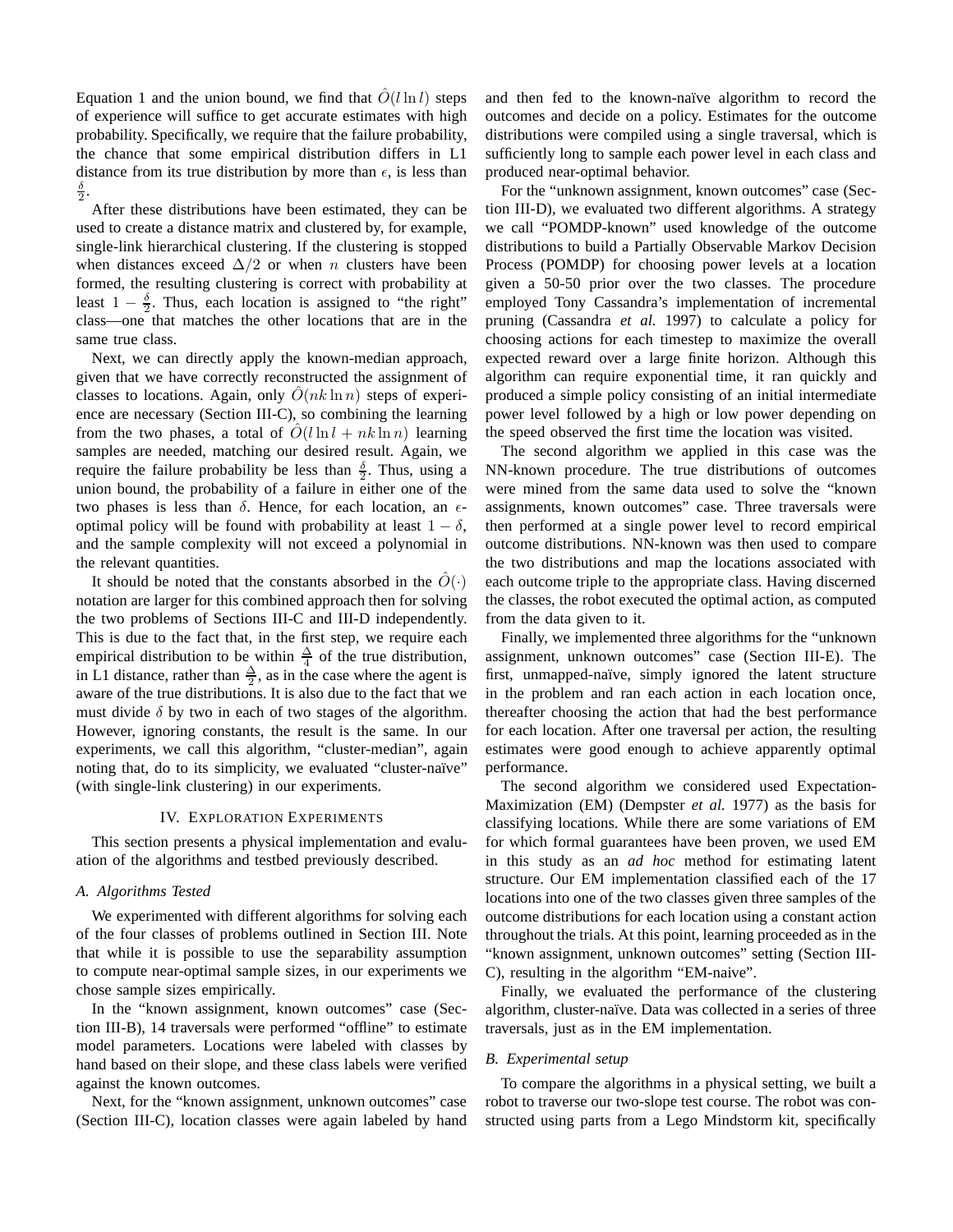

Fig. 2. The robotic vehicle used in our experiments.

an RCX 2.0 block, one rotation sensor, one motor with seven power levels, four wheels, and various connecting pieces. The course was made up of three two-by-two boards supported by plywood in the pattern shown in Figure 1. The robot's software was built in the the leJOS programming language. The robot itself is shown in Figure 2.

Each algorithm was run for two epochs, consisting of 12 traversals each. The interval between locations was defined as 100 rotation clicks as registered by the robot's rotation sensor. The reward for a traversal was calculated using the following formula:

$$
1000 - \sum_{l} (round(\frac{t_l - t_{l-1}}{100}) - t_g)^2
$$
 (3)

where *round* and division by 100 are used to discretize the outcomes,  $t_q$  is the goal time elapsed between points as derived from the goal speed g,  $t_l$  is the time we reach location l and the subtraction from 1000 is used to map cost to reward.

Since the RCX 2.0 does not possess adequate memory to perform the calculations needed for the aforementioned algorithms, the robot simply stored the observed speeds during each traversal. At the end of the course, the collected data was transmitted to a laptop, which processed the data and calculated the power levels to use for each location in the next traversal as per the algorithm being evaluated.

Evaluating algorithms in the real world invites a host of noise factors that one would not consider in a pure simulation. One such factor in our implementation was the substantial effect battery power had on the robot's performance. As the batteries drained, the effect of the power commands on the movement of the robot changed. Although the learning algorithms were able to adapt to different battery powers, the large variability of the action effects threatened to make comparisons unreasonable. To compensate, brand new disposable batteries were used for each algorithm studied. Thereafter, any decline in battery power appeared consistent across all algorithms.



Fig. 3. Reward for each traversal for algorithms that were provided some prior knowledge of the domain.



Fig. 4. Reward for each traversal for algorithms in the unknown-unknown case.



Fig. 5. Average reward obtained by the learned policy for each algorithm.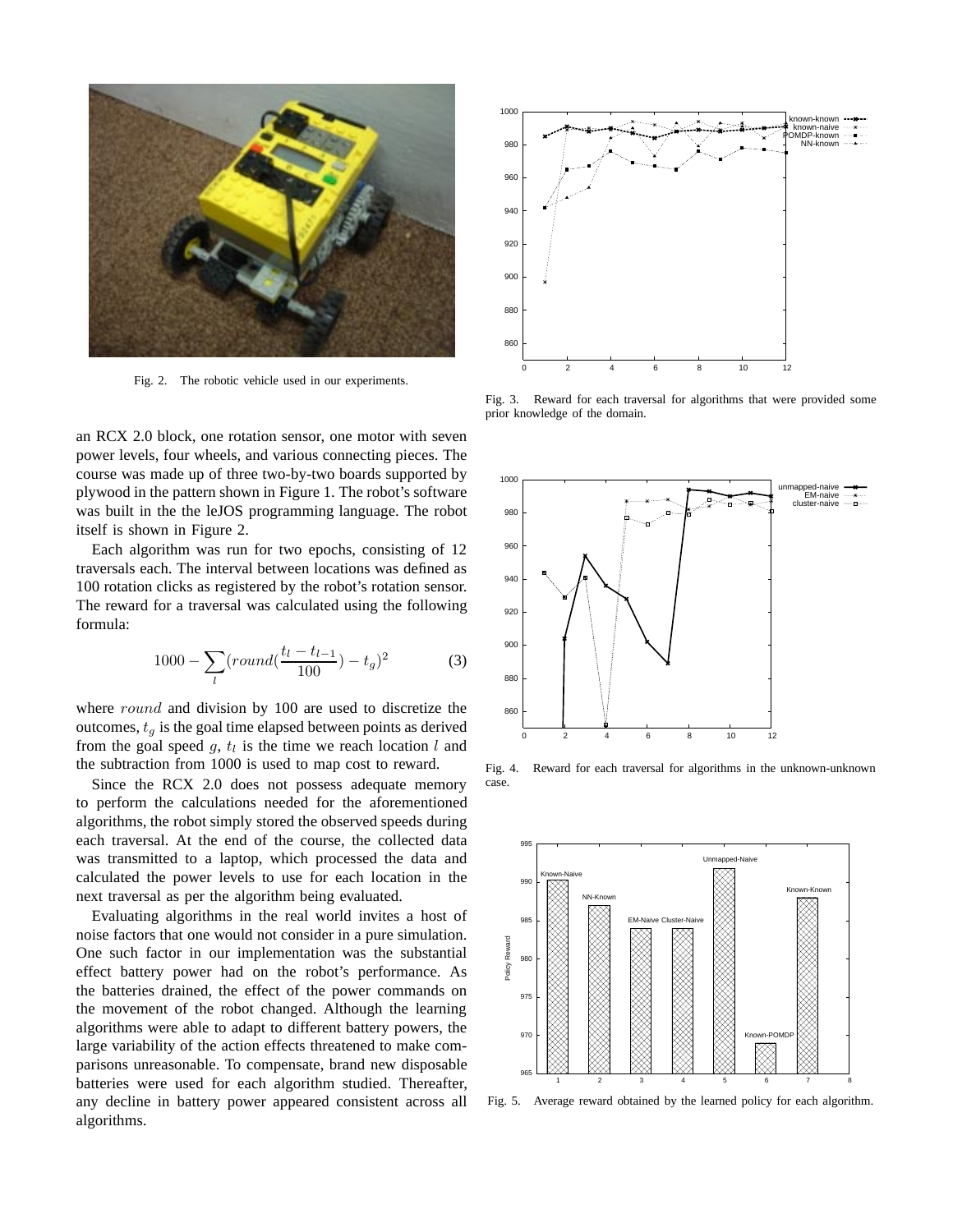

Fig. 6. Traversals needed to learn a near-optimal policy.

## *C. Results*

Figure 3 and Figure 4 show the total reward each algorithm accrued in each traversal of the first epoch. The graphs for the second epoch were omitted because they did not differ significantly from Epoch 1. Each algorithm learns for some number of traversals, then identifies a final policy that it uses for the remainder of the epoch. The small variations noticeable after learning are due only to noise.

As expected, the known-known strategy performed well in every traversal since no learning was required. Along the same lines, all partial-knowledge algorithms learned a good policy sooner than any of the "unknown assignment, unknown outcomes" algorithms. When comparing the three"unknown assignment, unknown outcome" algorithms, the EM-naïve and cluster-na¨ıve algorithms decided on a policy in almost half the time of the unmapped-naïve algorithm. The convergence times for these three algorithms is displayed with greater granularity in Figure 6. Notice that the learned policies have roughly the same values, except POMDP-known. In fact, the EMnaïve and cluster-naïve implementations converged to the exact same policies. The poor performance of POMDP-known is attributable to the model of the environment it built internally, which was inconsistent with the models used by the remaining algorithms. Figure 5 compares the average reward for all resulting behaviors.

Surprisingly, the known-known strategy does not perform the best. This is because the assumption that only two classes exist in the world (uphill and flat) is not entirely true. In actuality, each position was slightly different, and certain locations were really transitions between the flat and sloped surfaces and needed to be handled differently. So, even though the algorithms that exploit the latent structure quickly discover which positions belong to which classes, they fail to achieve maximum reward. The unmapped-naïve approach was able to represent and exploit the *differences* between the locations, resulting in slower learning but larger reward after learning.

#### V. CONCLUSION

Learning in real-life scenarios is very difficult because of the complexity of natural environments. Successful learners must be prepared to extract and exploit latent structure in their environments to learn efficiently. To study this issue, we have presented a particular learning scenario with latent structure. We showed that this structure can be exploited to improve the rate of learning and demonstrated this fact with (i) algorithms with improved bounds, (ii) matching lower bounds that show the fundamental complexity of the problem, and (iii) empirical demonstration on an implemented robot with improved rates of learning.

A specific technical contribution of the paper is our twophase procedure for solving the learning problem we posed. It makes productive use of unsupervised clustering to reveal the latent structure, then exploits the structure to learn efficiently. We showed that the cluster-median version of this approach matches the lower bound for the problem, showing that it exploits the latent structure to the maximum degree possible for this problem class.

Natural extensions of our work include learning with an unknown number of classes, developing algorithms for related problems like learning the conditional independences in the dynamic Bayes network setting or learning an abstract model of an MDP, combining the two learning phases so that the problem as a whole may be explored efficiently and jointly, and weakening the separability assumption so that it need not hold for *all* actions.

## VI. APPENDIX: ALGORITHM ANALYSIS

The first problem we consider is solving  $n$  independent  $k$ -action bandit problems. Unfortunately, n copies of a PAO bandit algorithm that fails with probability  $\delta$  will fail with probability  $1 - (1 - \delta)^n$ , making it no longer PAO.

Even-Dar *et al.* (2002) showed that in the PAO model, given  $\epsilon$ ,  $\delta$ , any algorithm that finds an  $\epsilon$ -optimal policy with probability at least  $1 - \delta$  will require at least  $O(\frac{k}{\epsilon^2} \ln(\frac{1}{\delta}))$ <br>samples Thus, any PAO algorithm requires at least  $C \ln(\frac{1}{\epsilon})$ samples. Thus, any PAO algorithm requires at least  $C \ln \left( \frac{1}{\delta} \right)$ samples for some constant  $C$ , where we have taken  $k$ , the number of actions, and  $\epsilon$  as parameters folded into C, since they have no relevance on our analysis.

Now, suppose we have *n* separate bandit sub-problems to solve. Each sub-problem  $i$  has an associated failure probability  $\delta_i$ . The goal of the overall algorithm is to find an  $\epsilon$ -optimal solution for each of the subproblems and then bound the event that any of the subproblems fails by  $\delta$ . Thus, it will require at least

$$
C\sum_{i=1}^{n}\ln\left(\frac{1}{\delta_i}\right) \tag{4}
$$

samples. We will bound Equation 4 from below, under the constraint that the probability that some sub-problem fails is equal to the overall failure bound:

$$
\delta = 1 - \prod_{i=1}^{n} (1 - \delta_i).
$$
 (5)